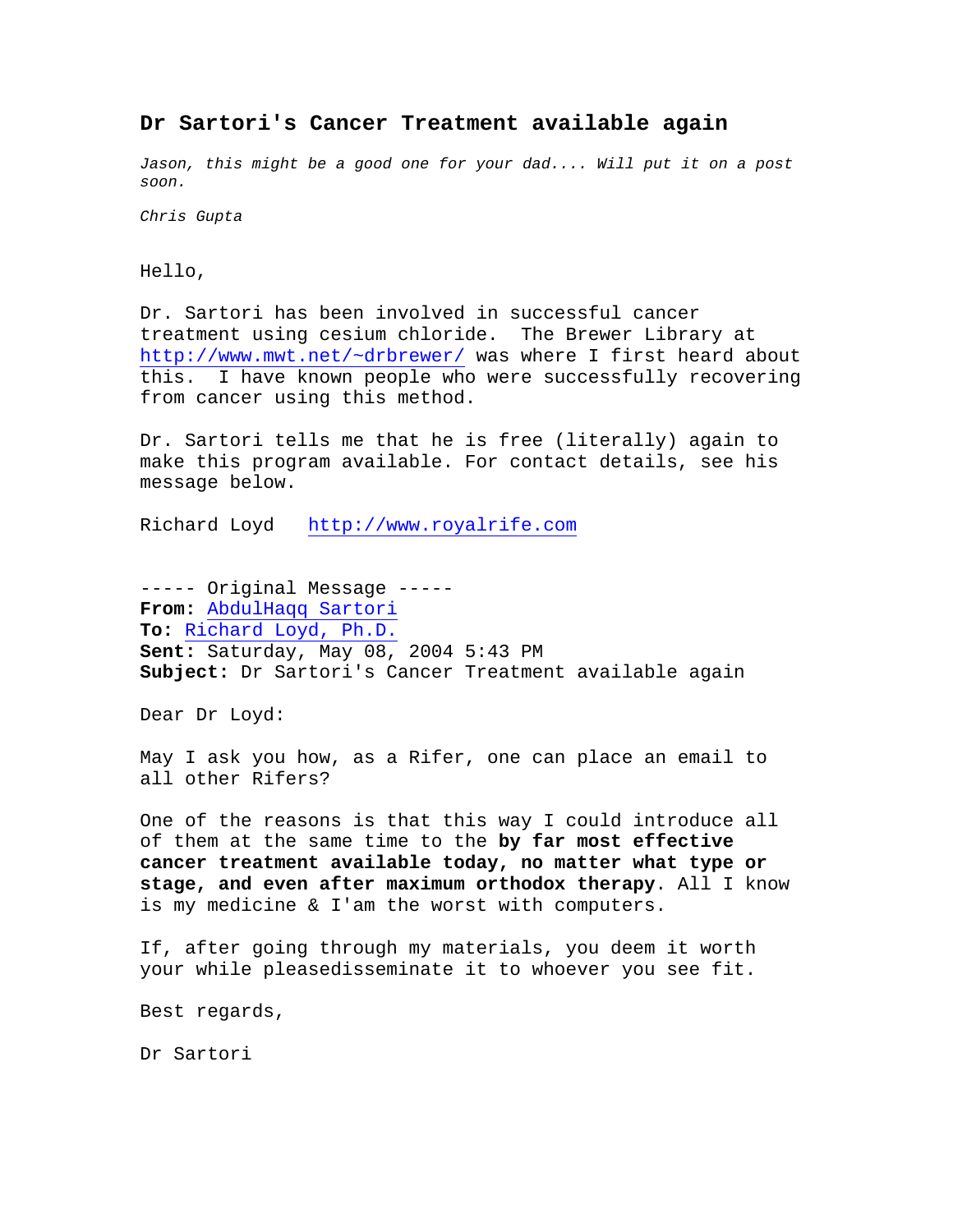#### **A MEDICAL BREAKTHROUGH:**

#### By World Renowned

Professor of Alternative Medicines A.H. Sartori, M.D.

There IS an Alternative to Conventional Cancer Treatment!

Save Your Life and Regenerate Your Immune System since using

**1) High pH Therapy to Restore Your Alkaline Balance**

**2) [Ozone-Therapy](http://www.austinozone.com/) the most Powerful Reversal of All Disease Causes**

- **3) Enhanced Diet & Exercise Program for Specific Blood Types for Lasting Physical Health**
	- **4) Comprehensive Mental-Emotional-Spiritual Energy Rebalancing to Restore Your Inner Harmony**

#### **AND**

## **5) Natural Defense Supplements to Maintain Your Regained Wellness**

### **IS** THE ANSWER!

Your life can be SAVED, with **proven** methodologies

practiced since time immemorial.

Our ONLY Goal is Your PERMANENT WELLNESS

**We will use EVERY AVAILABLE METHOD to get & keep you there**

**Longevity** can be accomplished through

simple adjustments of your personal lifestyle.

A commitment to change is all that is needed.

Homeopathic Cleansing can make the difference between

**Life** and *Death*.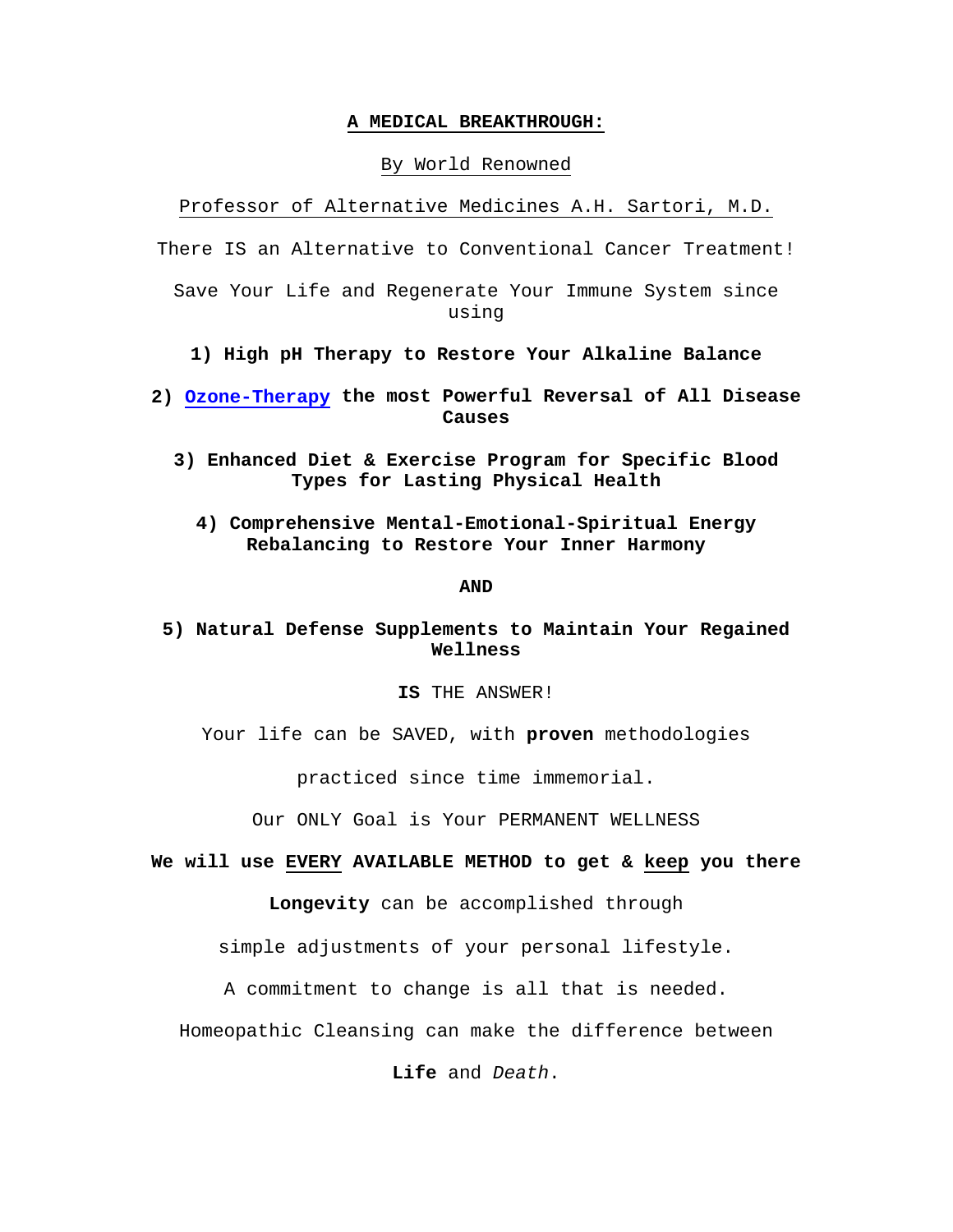More information is readily available from [ultralifescience@yahoo.com](mailto:ultralifescience@yahoo.com)

### **Prof. Abdul-Haqq Sartori, M.D.**

**111/10 Charoenmuang Road, Soi 3, Chiangmai, 50000 Thailand**

### **Mob: +66.(0)6.923.8540 Tel&Fax Message Center: +66.(0)53.436.844**

**Email: [ultralifescience@yahoo.com](mailto:ultralifescience@yahoo.com)**

### **NOW THAT YOU HAVE LEARNED THAT YOU HAVE TERMINAL/INCURABLE CANCER**

**Cancer** is perhaps the most feared disease on Earth since more and more people find out that the treatments offered for it in modern hospitals - surgery, radiation, and chemotherapy - seem to help only a small percentage of people who, in most cases, suffer from crippling mutilations and burns (from surgery and radiation), or severe, often life threatening, side effects from the poisonous chemicals used for chemotherapy.

**Don't despair! There is still hope for you** even if your doctor sends you home to die perhaps telling you "We have done everything we know, there is nothing else we have to offer to help you, except letting you die in peace". Did you ever wonder that before about 1900, cancer was a rare disease and that in some parts of the world there is **NO** CANCER at all? Research that goes back to Dr Otto von Warburg in the 1920s revealed the true nature of cancer and Dr A. Keith Brewer since the 1950, in part through investigation of **cancer-free populations**, formulated an effective treatment for cancer. This treatment was applied to many cancer patients and further enhanced by Dr Sartori since1980. Almost all cancers in over 700 patients treated so far with this **enhanced high pH therapy**, responded within a few days and with I.V. application, daily shrinking of tumors between 1.0 and 2.0 cm can be expected. The only discomfort from this treatment comes from a "healing crisis" reaction that leaves you, after some initial discomfort, feeling better after a few hours or, at most, a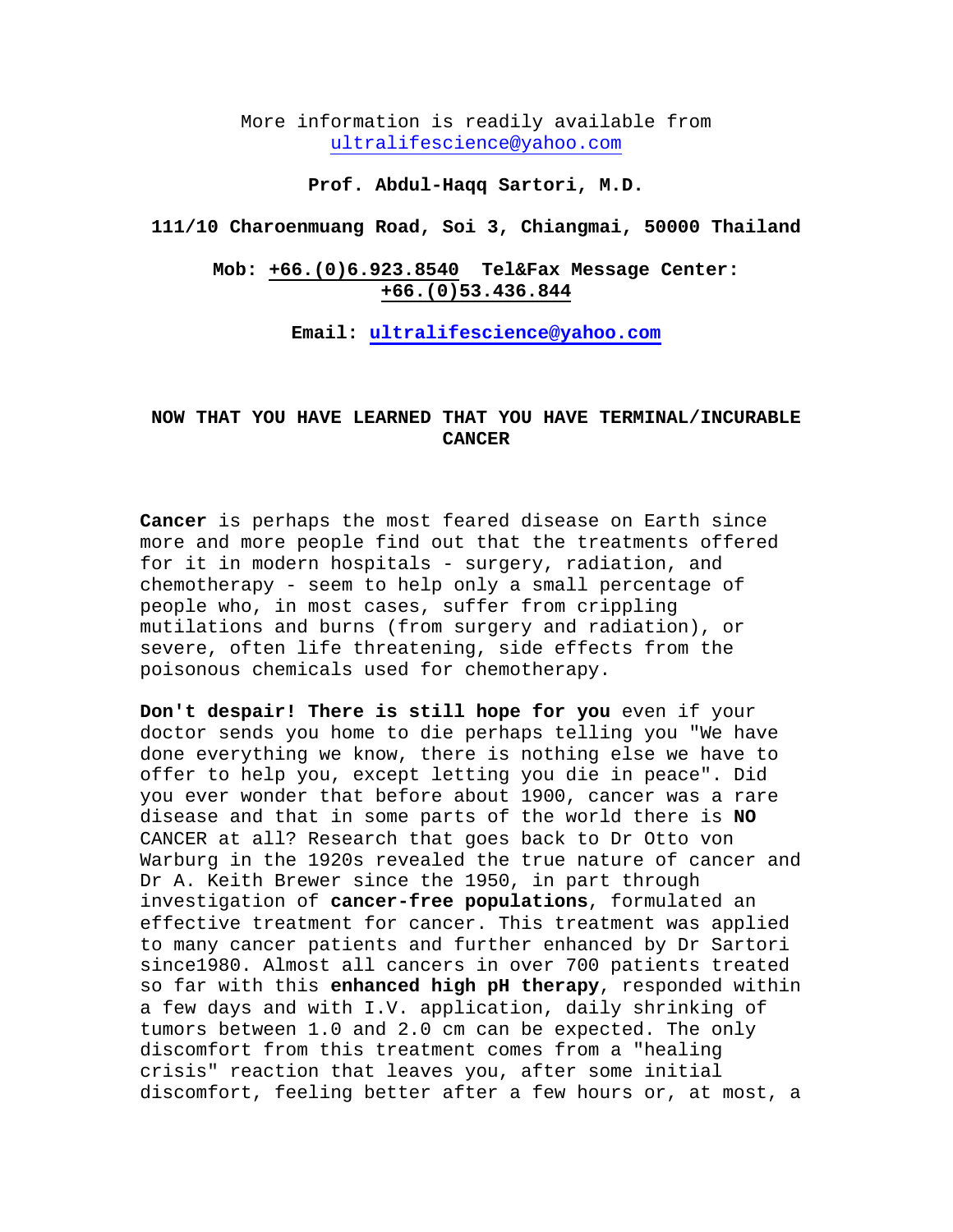day or two.

**How does this all work?** Dr von Warburg found that cancer cells, like plant cells, function without oxygen and thus are very sensitive to oxygen and very strong alkaline elements. Because of the lack of oxygen, cancer cells break down their fuel, glucose, to lactic acid. This causes cancer cells to become acidic (i.e., the pH in the cancer cell is lowered to 6.8, even 5.8) which, in turn, causes them to grow out of control. Alkaline elements, particularly cesium, but also rubidium and potassium can freely enter cancer cells (but not normal cells) causing them to become alkaline or raise the pH in the cancer cell. This raised pH slows down the cancer growth and at a pH of 8.0 all cancer cell growth stops and the cancer cells either die or are turned into normal cells. While we all depend on oxygen to survive, cancer cells die if exposed to oxygen and, particularly, its most powerful form, ozone.

**People who live very long are free of cancer**, is a fact that prompted Dr Brewer to investigate their nutrition and found that their diet contains the alkaline elements cesium (Cs), rubidium (Rb), and potassium (K), and other nutrients that were found to reduce the cancer incidence such as zinc (Zn), selenium (Se), molybdenum (Mo), vanadium (V), and the vitamins A, C and E, as well as amygdalins from apricot pits. After extensive studies of cancer cell cultures, Dr Brewer found the following: Zinc and selenium attach to the cancer cell membrane and make it easier for the cesium and rubidium to enter the cancer cells. Vitamins A and C are weak acids that attract these elements to the inside of cancer cells. Magnesium (Mg) and calcium (Ca) that normally transport the oxygen into cells are depleted in cancer cells. These and other findings were the basis for Dr Brewer to formulate the high pH therapy for cancer. His method was enhanced in the 1980s by adding I.V. ozone (which is the most active form of oxygen), herbal combinations, and other modalities, which made it even more effective.

**Up to 98% of animals with cancers were cured by Dr Brewer's high pH therapy.** Tests on mice fed cesium and rubidium showed marked shrinkage in the tumor masses of abdominal implants of **mammary tumors** ("breast cancers") within 2 weeks. In addition, the mice showed none of the side effects of cancer. Cesium chloride, zinc gluconate and vitamin A were used together to alter growth of **colon**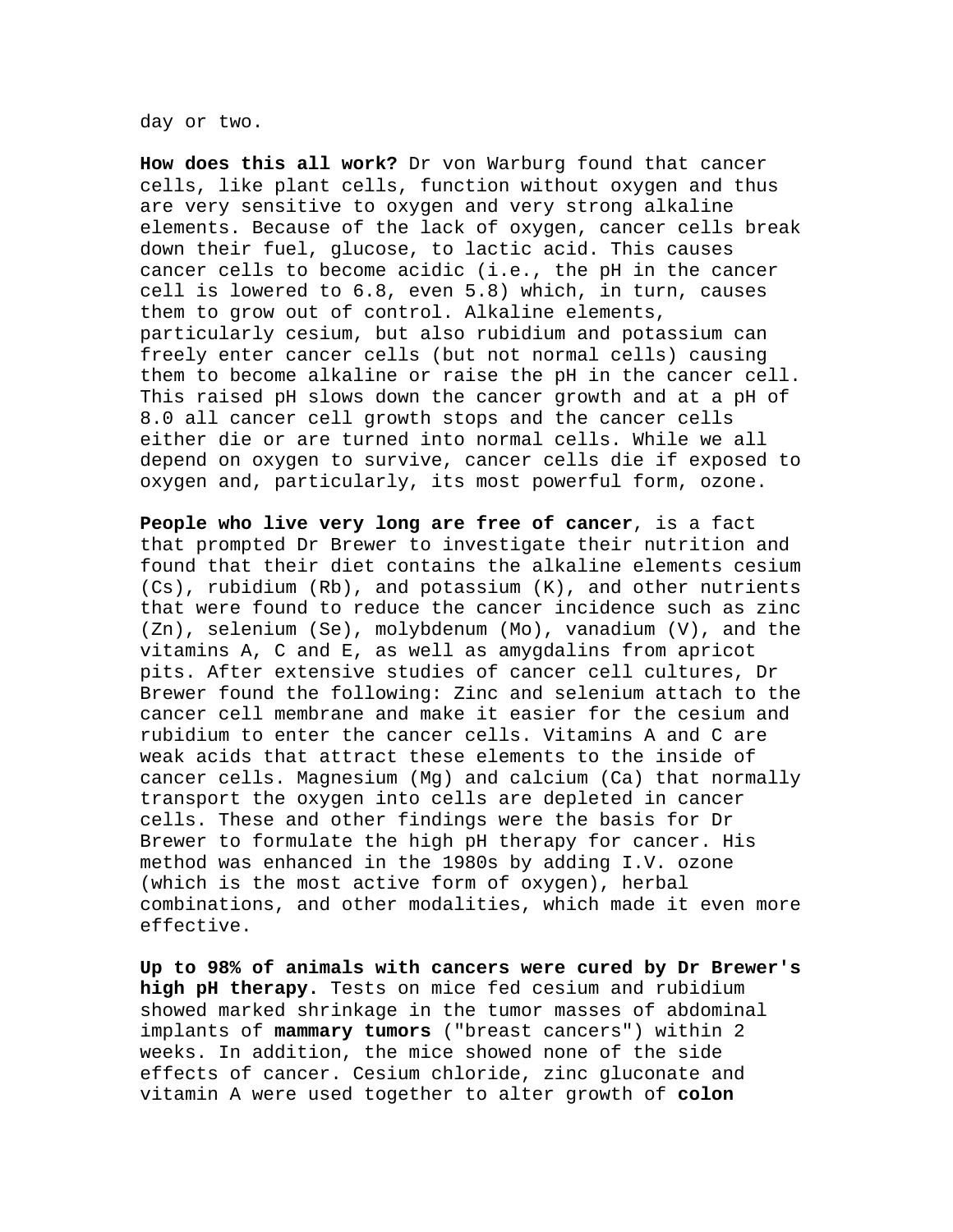**cancer** implants in mice and the use of these compounds was responsible for the disappearance of tumors in 98% of the animals. Sarcoma I implants in mice and Novikoff hepatoma in rats disappeared if the proper ratio between cesium and potassium was maintained. With Dr Brewer's complete protocol, using cesium (&/or rubidium), potassium & magnesium, vitamins A, C, & E, zinc, selenium, & amygdalin, there was a prompt reduction of all tumors treated by Dr Sartori including lymphomas in cats and dogs, skin cancers in dogs, cancers of the mammary glands, mouth , and esophagus in horses, and cancers of unknown primary in chickens. Like with all "nutritional" treatments, the principle of the weakest link of the chain holds true, and **if even one essential nutrient is lacking, the treatment may fail.**

**In virtually all of over 700 patients with different types of cancer, the enhanced high pH therapy was effective** in reducing the tumor mass. Over 90% of these patients were terminal with extensive metastasis and had received maximum conventional cancer treatments. Malignancies treated with this protocol included cancers of the lungs, liver (& gallbladder), pancreas, breast, prostate, colon & rectum, stomach, brain, cervix & uterus, ovaries, testicles, adrenals, kidneys & bladder, of unknown primary, rectovaginal, etc., as well as lymphomas & leukemias, melanomas, & sarcomas. The results with the LSU/ULS Cancer treatment in 100 cancers were as follows:

### **Summary of and Comments on the LSU (now ULS) Cancer Treatment Results**

There are several factors that should be pointed out with regard to the data summarized in Table **I**

(a) Out of over 500 cancer patients treated from 1980 to 1987, only 97 fulfilled the criteria of having been followed up for at least 5 years or until their death. This might negatively bias the number of patients that have died by a factor of up to five since almost all of the over 500 patients were followed for at least 3 months.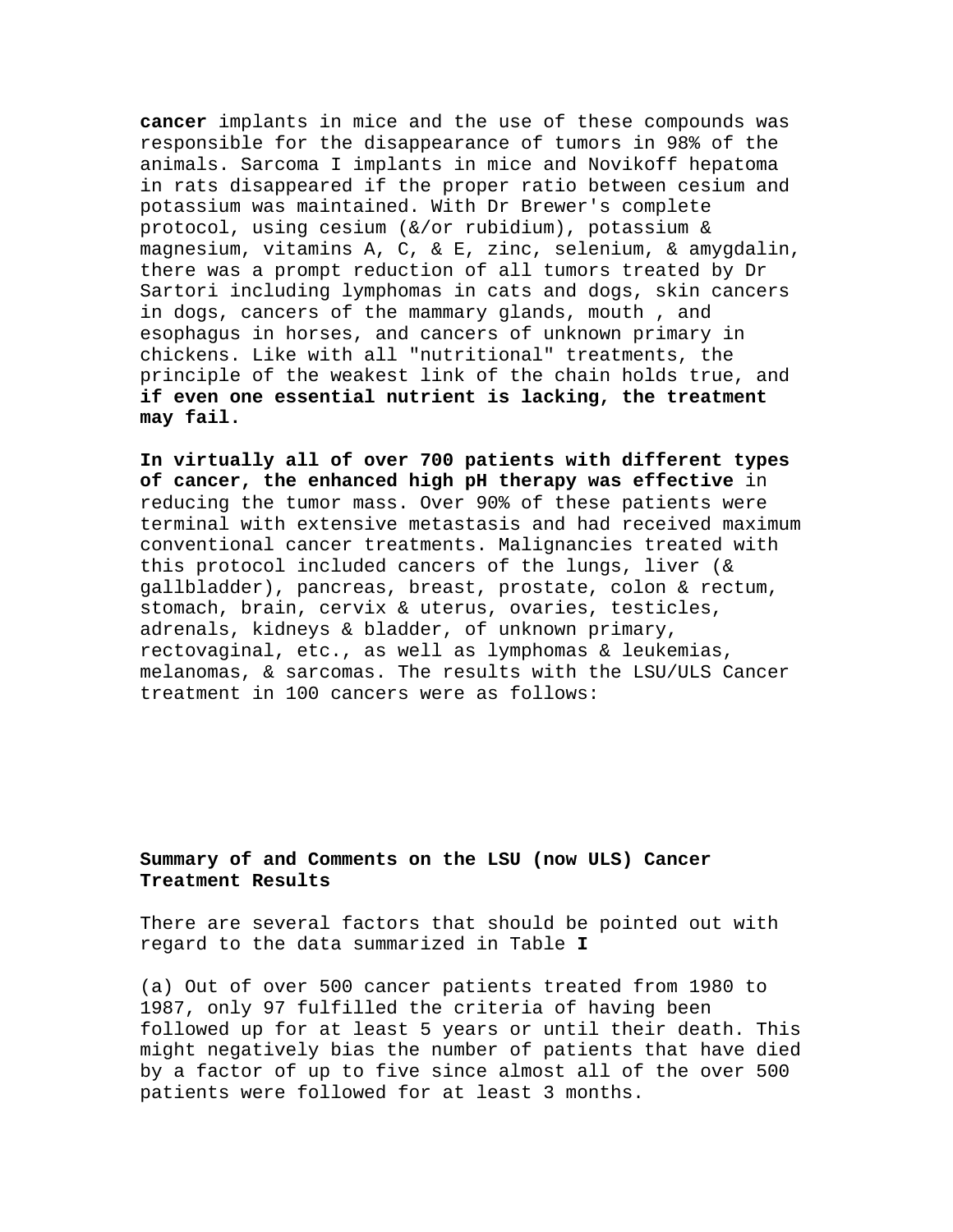(b) According to Arlin J. Brown (AJB), cancer survival statistics as published by the National Cancer Institute (NCI) are not point-to-point, but are determined from the number that can be located 5 years after being diagnosed with cancer (and not even the beginning their first treatment, e.g., at) at NIH/NCI. In cancers with high mortality such as small cell lung cancers (1.0% 5-year survival according to NCI) and pancreas cancers (3.0% 5 year survival according to NCI), AJB found point-to-point survival rates of less than 0.01% and less than 0.05% respectively (perhaps because >99% of the patients had died so long ago that they could not be located anymore).

(c) By far, the majority of the patients seem at LSU were using our therapy as their last resort after all other treatments (both conventional & alternative) had been unsuccessful and most patients were simply sent home to die.

(d) In view of the extremely unfavorable patient population as outlined under (a) through (c), we believe that the results of the LSU treatment are quite remarkable and by far the best offered anywhere in the world.

(e) For reasons beyond the control of the authors, only about 200 cancer patients were treated from 1988 through 2003. In all of these patients**, ozone and the minerals and vitamins** were applied **intravenously (I.V.).** The I.V. application of minerals and vitamins proved to be a dramatic improvement in that (i) in virtually all cases, the size/diameter of all fast–growing tumors was reduced by 1.0 to 2.0 cm (0.4 to 0.8 inches) per day, i.e., a disappearance of a 5.0 cm (2 inch) tumor within four days and of a 10 cm (4 inch) tumor within eight days, and (ii) virtually none of the patients showed any of the "side effects" frequently encountered with oral vitamin/mineral application such as nausea, diarrhea, abdominal discomfort, possible aggravation of ulcer symptoms, and sometimes even vomiting. After several cancer patients were successfully treated at the Integrated Medical Center in Northern Virginia from April to July 1998, from mid–1998 until mid– 2003, government agencies and "law enforcement" in the U.S.A. virtually completely suppressed the use of **the enhanced high–pH cancer therapy** by LSU/ULS, and this treatment **can now only be offered offshore** and far removed from these agencies.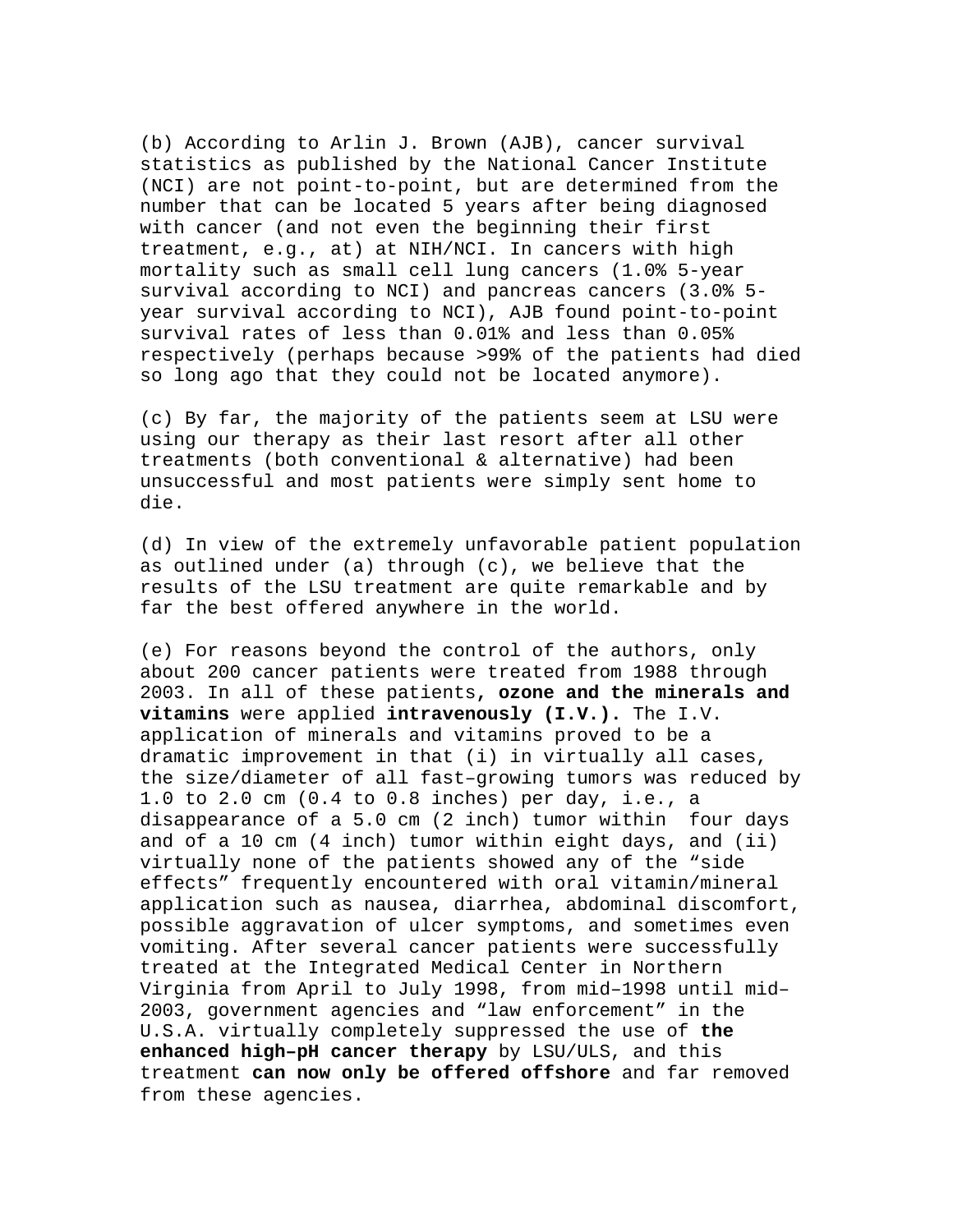**TABLE I: RESULTS OF THE LSU (now ULS) CANCER TREATMENT OF 97 PATIENTS WITH 100 CANCERS TREATED FROM 1980 THROUGH 1987**

> **Survival Times Type of Cancer Total # Patients** Up to 3 Weeks<sup>5</sup> Up to 3 Month<sup>5</sup> Up to 1 Years<sup>5</sup> **Up to 3 Years Up to 5 years4 Over 5 Years**

**Lung<sup>1</sup>**

| 18             |
|----------------|
| $\overline{2}$ |
| 1              |
| $1+1^3$        |
| $2+1^3$        |
| $2+2^3$        |
| 6 <sup>1</sup> |

**Lymphoma<sup>1</sup>**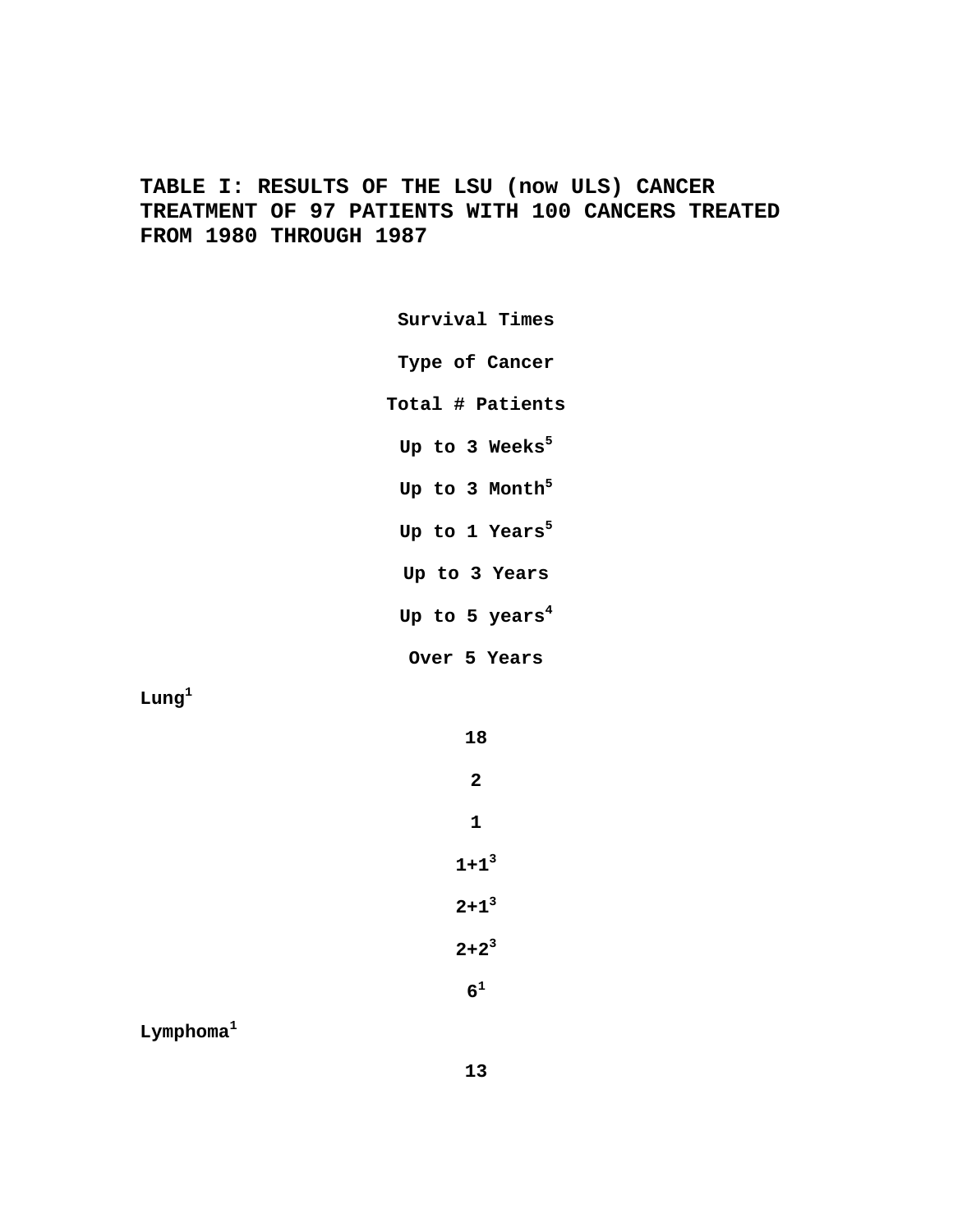**Liver**

**Pancreas<sup>2</sup>**

**Breast**

**2+13 1+13**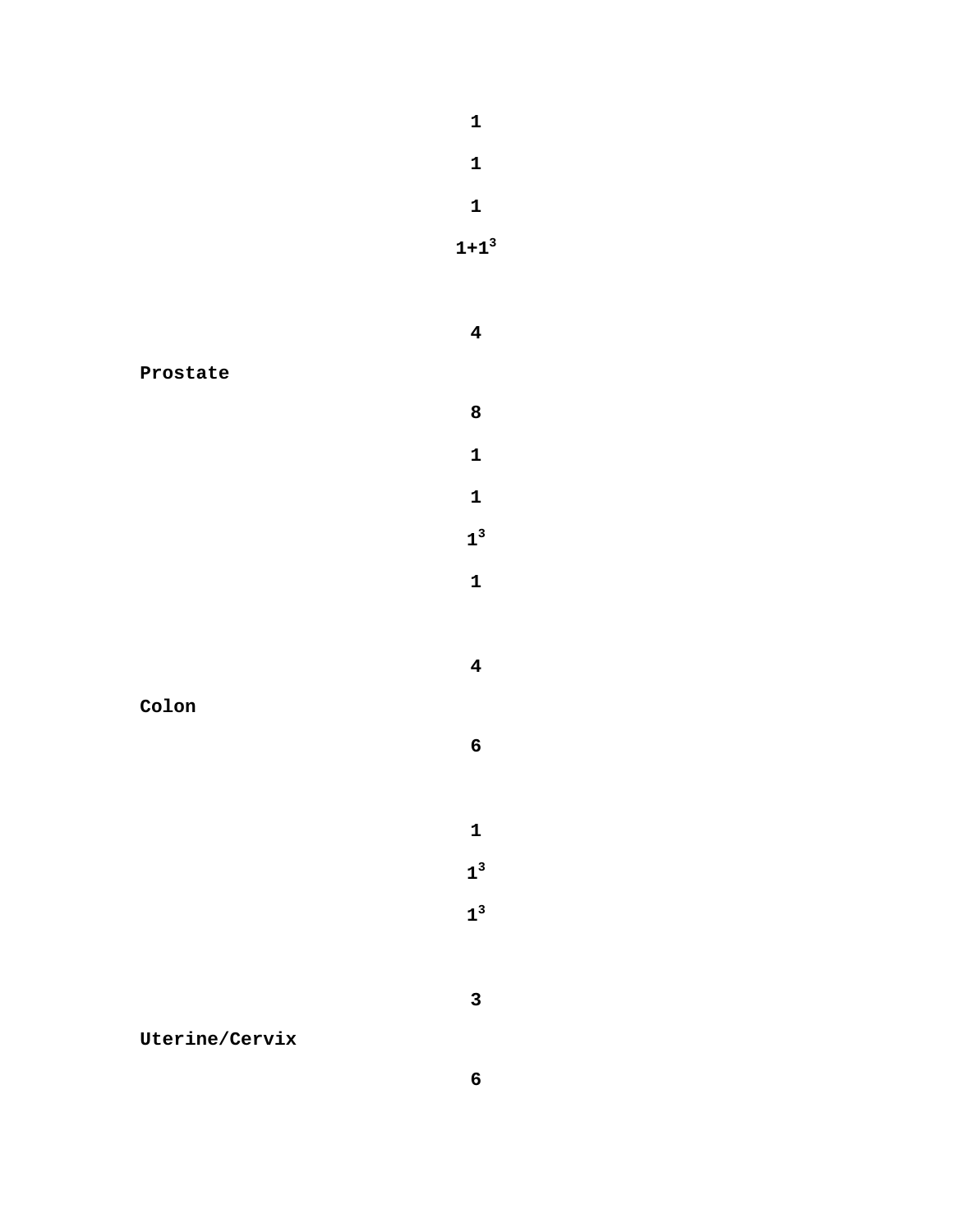**Brain**

**Melanoma**

**Ovary**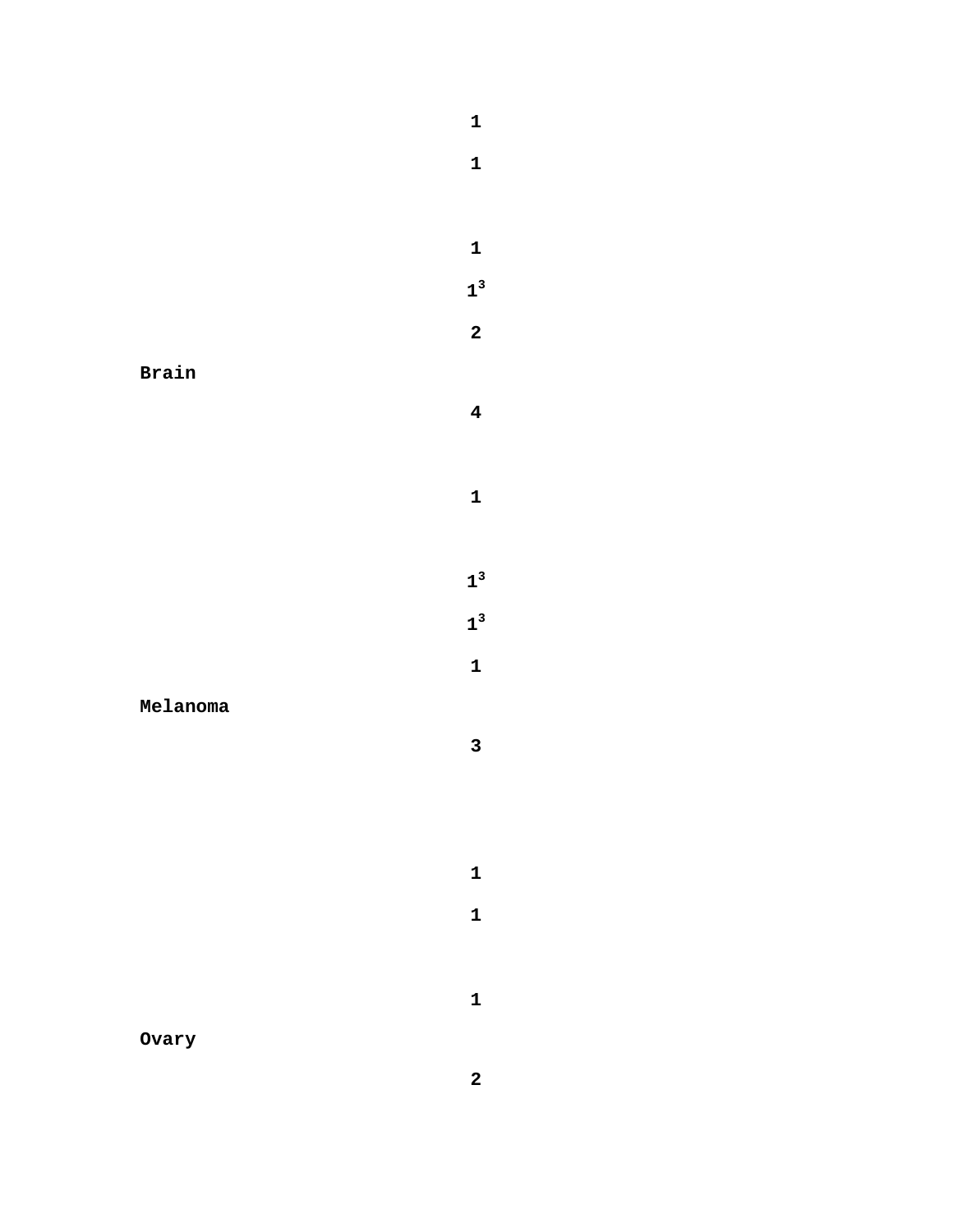**Stomach<sup>2</sup>**

# **Sarcomas**

**Kidney**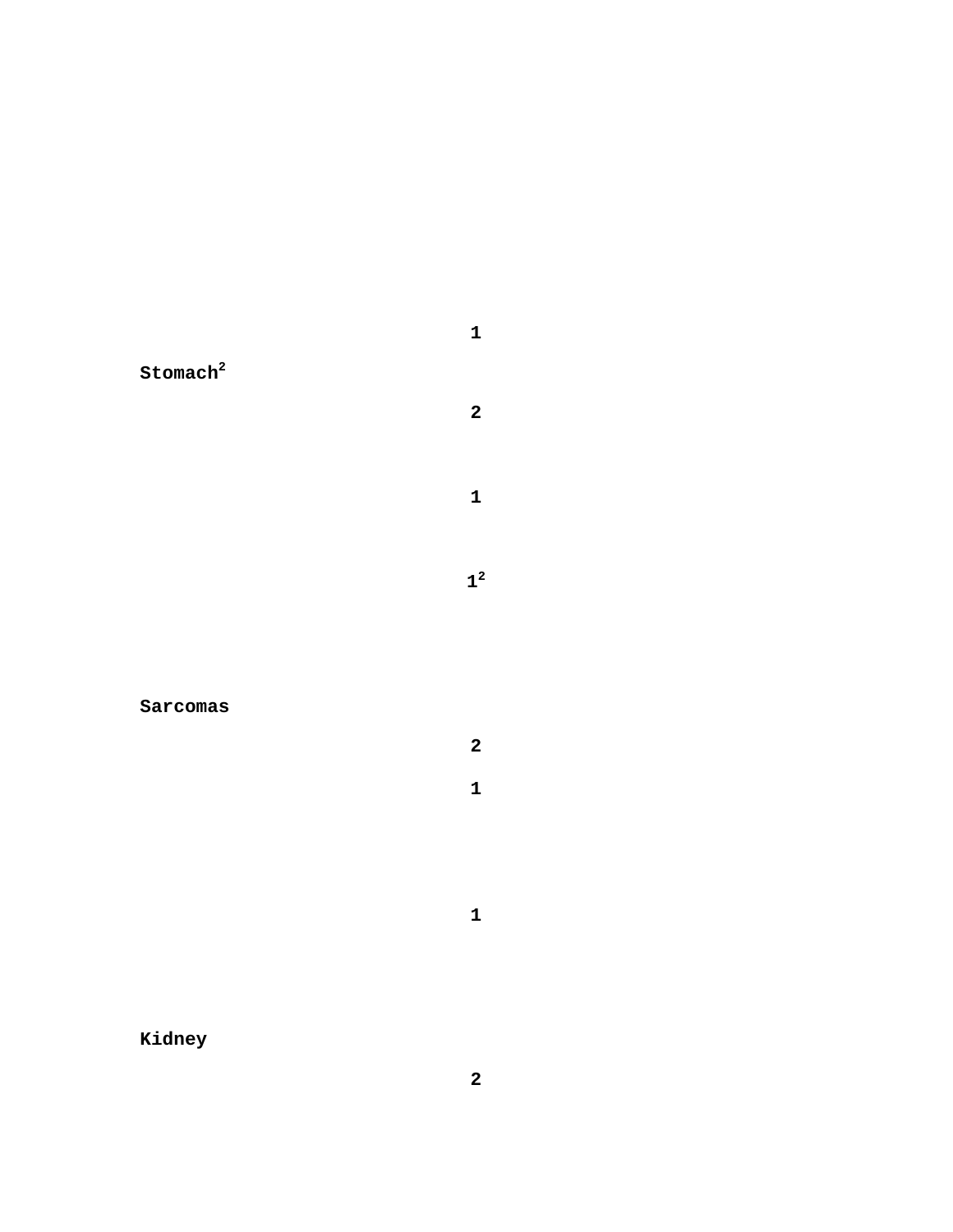**Bladder**

**Adrenal**

**Total**

**1**

**1**

**1**

**1**

**1001,2**